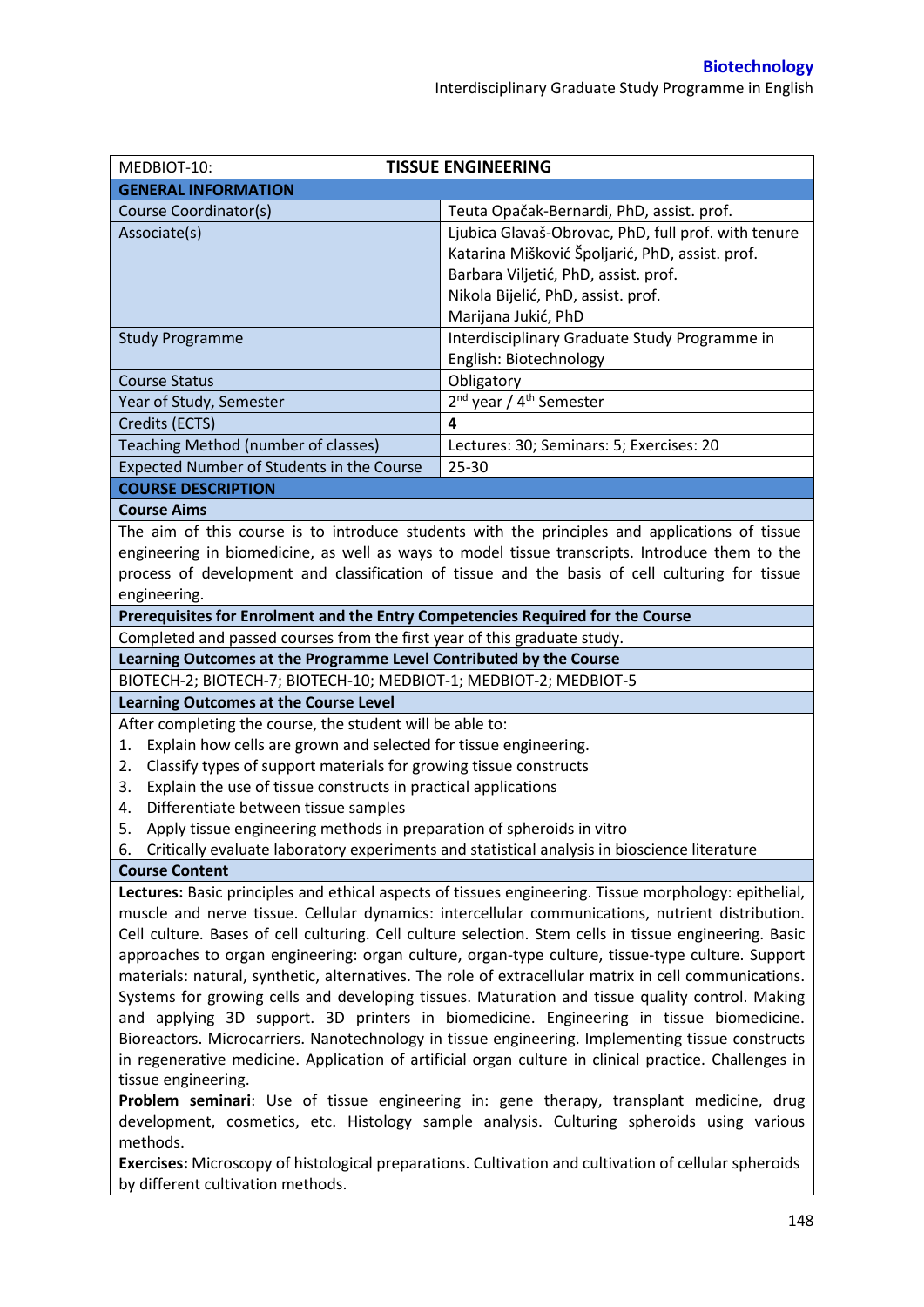## **Teaching Methods**

Lectures; Seminars; Laboratory exercises

## **Students' Obligations**

Attendance at all forms of classes is mandatory and the students are obligated to attend all knowledge tests. The students may be absent from 30% (full-time students) and 50% (part-time students) of each of the forms of classes, provided that the absence is justified. An exercise or a seminar which has not been completed must be made up through a midterm exam.

**Monitoring the Activity of the Students** *(Connecting Learning Outcomes, Teaching Methods, and Grading)*

| <b>Class-related</b> | <b>ECTS</b>   | <b>Learning</b> | <b>Student activity</b> | Evaluation            | <b>Grade points</b> |      |
|----------------------|---------------|-----------------|-------------------------|-----------------------|---------------------|------|
| activity             |               | outcome         |                         | method                | Min.                | Max. |
| Attending classes    | 0.25          | $1 - 6$         | Attendance              | Attendance<br>records | $\mathcal{P}$       | 10   |
| Seminar              | 0.75          | $1 - 6$         |                         |                       |                     |      |
|                      |               |                 | Seminar                 | Seminar               | 10                  | 20   |
|                      |               |                 |                         | presentation          |                     |      |
| Laboratory           |               |                 |                         |                       |                     |      |
| practice             | $\mathbf{1}$  | 5               | <b>Practical work</b>   | Laboratory            | 8                   | 20   |
|                      |               |                 |                         | exercises             |                     |      |
| Final exam           | $\mathcal{L}$ | $1 - 6$         | Studying for the        | Written               | 30                  | 50   |
|                      |               |                 | final exam              | exam                  |                     |      |
| <b>Total</b>         | 4             |                 |                         |                       | 50                  | 100  |

*Evaluation of the written part of the final exam:*

| Percentage of correct answers (%) | Grade |  |
|-----------------------------------|-------|--|
| >95.00                            | 50    |  |
| 90.00-94.99                       | 47    |  |
| 85.00-89.99                       | 45    |  |
| 80.00-84.99                       | 40    |  |
| 75.00-79.99                       | 38    |  |
| 70.00-74.99                       | 35    |  |
| 65.00-69.99                       | 33    |  |
| 60.00-64.99                       | 30    |  |

*Forming the final grade:*

The points granted for the final exam are added to the grade points awarded during class attendance. The grading process is conducted by absolute distribution, i.e. based on total achievements, and compared to the numerical system in the following manner:

A – Excellent (5): 90-100 grade points; B – Very Good (4): 80-89.99 grade points; C – Good (3): 65- 79.99 grade points;  $D$  – sufficient (2): 50-64.99 grade points

| Mandatory Literature (available in the library and via other media) |               |                  |  |  |  |
|---------------------------------------------------------------------|---------------|------------------|--|--|--|
| Title                                                               | Number of     | Availability via |  |  |  |
|                                                                     | copies in the | other media      |  |  |  |
|                                                                     | library       |                  |  |  |  |
| Blitterswijk CV, Boer JD: Tissue Engineering, 2 <sup>nd</sup> Ed.,  |               | <b>ves</b>       |  |  |  |
| Academic Press, 2014.                                               |               |                  |  |  |  |
| Mescher A: Junqueira's Basic Histology: Text and Atlas. 15th        |               | ves              |  |  |  |